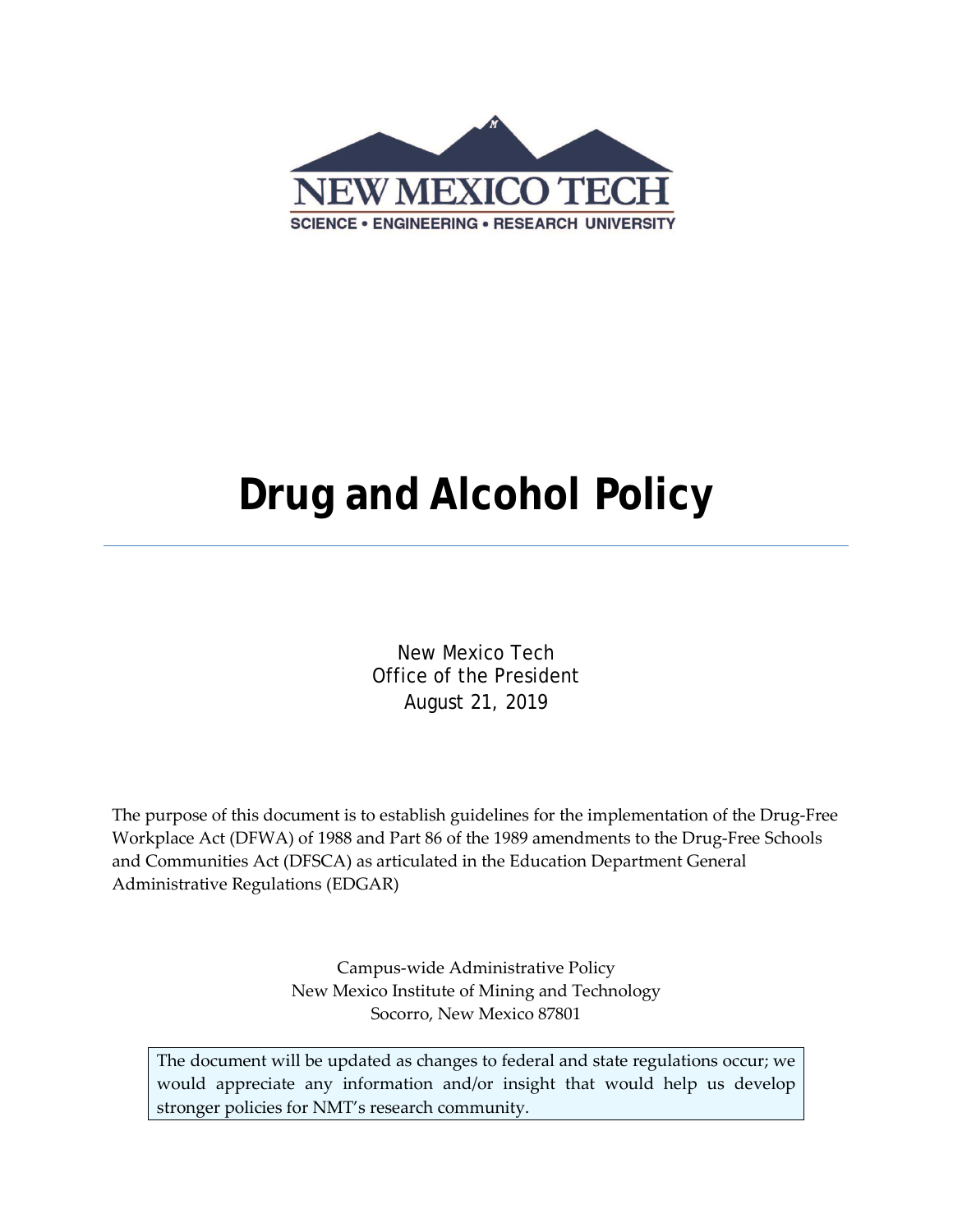Responsible University Office:

• Office of the President

Policy Owner(s):

- Vice President for Student and University Relations
- Vice President for Academic Affairs
- Vice President for Administration and Finance
- Vice President for Office of Research
- Dean of Students
- Director of Human Resources

Policy Contact(s)

- Dean of Students
- Director of Human Resources

# **I. Purpose**

New Mexico Institute of Mining and Technology (NMIMT), referred to as New Mexico Tech (NMT) is required to comply with local, state and federal regulations, including Part 86 of the 1989 amendments to the Drug-Free Schools and Communities Act (DFSCA). The Department of Defense and the Drug Free Schools and Communities Act promulgated the Drug Free-Workforce rules. The President of the university has directed administrators to institute and maintain programs that meet the requirements of federal drug and alcohol regulations.

Drug-Free Schools and Communities Act (DFSCA), Part 86

[Part 86 of the 1989 amendments to the Drug-Free Schools](https://www.ecfr.gov/cgi-bin/text-idx?SID=393301a7cdccca1ea71f18aae51824e7&node=34:1.1.1.1.30&rgn=div5) and Communities Act as articulated in the Education Department General Administrative Regulations (EDGAR) lays out several requirements for institutions of higher education (IHEs) receiving any form of federal funding. Regulations requirements states that IHEs must:

- **1.** Develop and implement an alcohol and other drug abuse (AOD) program to prevent the unlawful possession, use, or distribution of illicit drugs and alcohol by students and employees;
- **2.** Annually, notify all students and employees in writing of (1) standards of conduct; (2) possible legal sanctions and penalties; (3) health risks associated with alcohol and other drug abuse; (4) AOD programs available to students, staff and faculty; and (5) disciplinary sanctions for violating the standards of conduct;
- **3.** Every two years, conduct a review of its AOD program for effectiveness and consistency, identify and implement any necessary changes and prepare a report.

Failure to comply with the regulations listed above may result in the Secretary of the U.S. Department of Education terminating all forms of federal financial assistance.

> NMT Student and University Relations Page 2 of 5

Effective Date: August 19, 2019

Date Revised: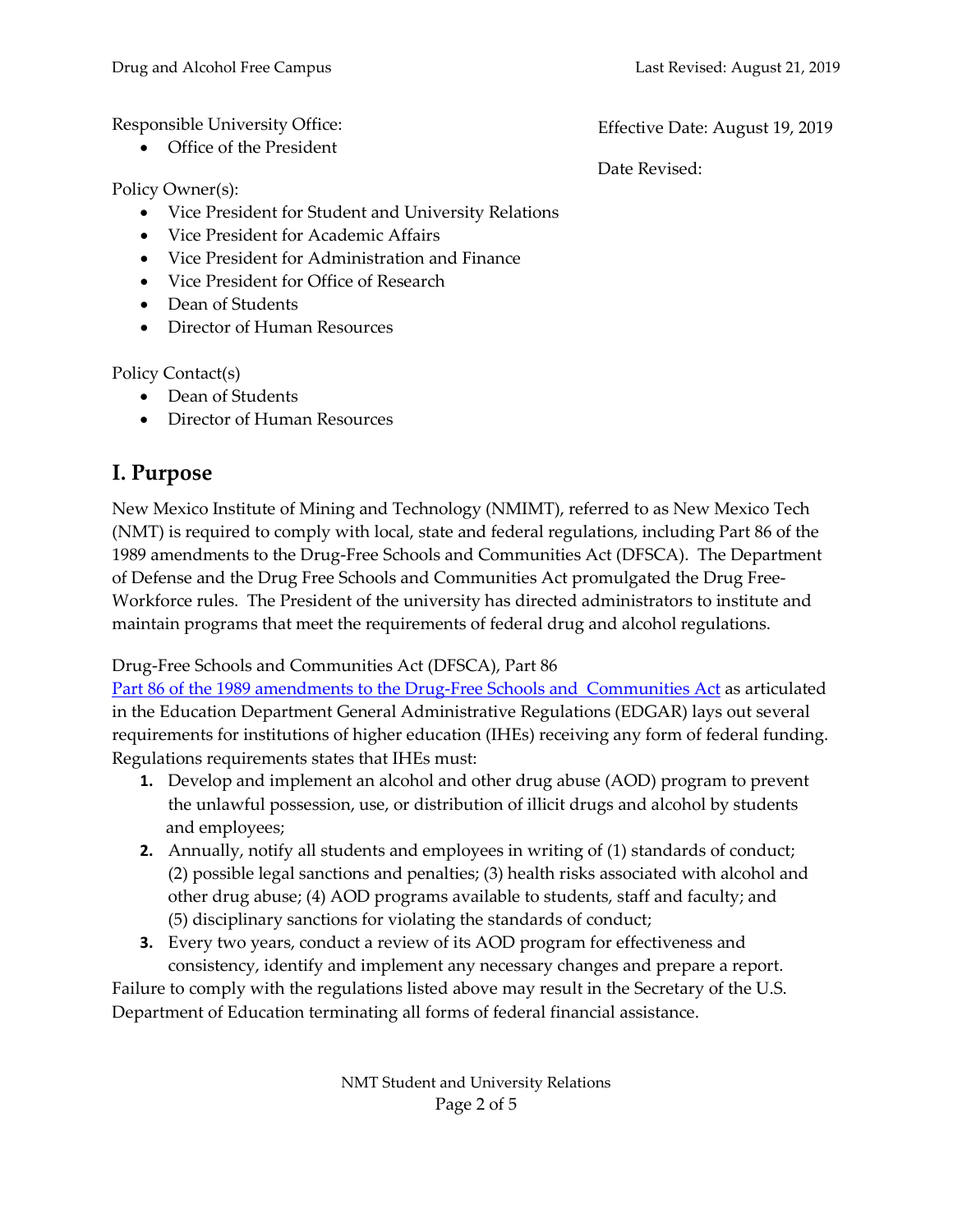## **II. Policy**

## **A. Illicit Drugs and Alcohol**

It is the goal of New Mexico Tech (NMT) to provide a drug-free environment for all University students and employees. To achieve this goal and to comply with federal law, NMT prohibits the unlawful sale, manufacture, distribution, dispensation, possession, and use of controlled substances, including marijuana and unauthorized use of prescription drugs, on its property. NMT prohibits the unlawful sale, manufacture, distribution, possession, and consumption of alcohol, on its property except by permit. Every NMT student and employee must abide by the terms of this statement, abide by all applicable policies of NMT and abide by local, state and federal laws regarding the unlawful possession or distribution of illicit drugs and alcohol. Due to federal law, cannabis is not allowed on University property with or without a medical marijuana card. As long as New Mexico Tech accepts federal funds, we must abide by federal law. Alleged violations of published drug and alcohol policies will be resolved using procedures outlined in the **Student Handbook**, [Community Standards](https://www.nmt.edu/reslife/docs/COMMUNITY-STANDARDS.pdf) or **Employee Handbook**.

## **B. Sanctions**

Sanctions will be imposed on an employee who violates NMT drug and alcohol policy. These sanctions may include termination, demotion or suspension, and the employee may be required to report to the Employee Assistance Program (EAP) for a clinical assessment and participate in a recommended rehabilitation program. Sanctions will be imposed on a student who violates NMT drug and alcohol policy. These sanctions may include up to suspension or expulsion and may also include Drug and Alcohol training, and/or community service, as well as include a rehabilitation program.

## **C. Health Risks**

All persons should be aware of the health risks caused by the use of alcohol, and by the illegal use of controlled substances (drugs).

- Consumption of more than two average servings of alcohol in several hours can impair coordination and reasoning to make driving unsafe.
- Consumption of alcohol by a pregnant woman can damage the unborn child. A pregnant woman should consult her physician about this risk.
- Regular and heavy alcohol consumption can cause serious damage to liver, nervous and circulatory system, mental disorders and other health problems.
- Drinking large amounts of alcohol in a short time may quickly produce unconsciousness, coma, and even death.

Use of controlled substances (drugs) can result in damage to health and impairment of physical condition, including:

- Impaired short term memory or comprehension
- Anxiety, delusions, hallucinations
- Loss of appetite resulting in a general damage to the user's health, over a long term

NMT Student and University Relations Page 3 of 5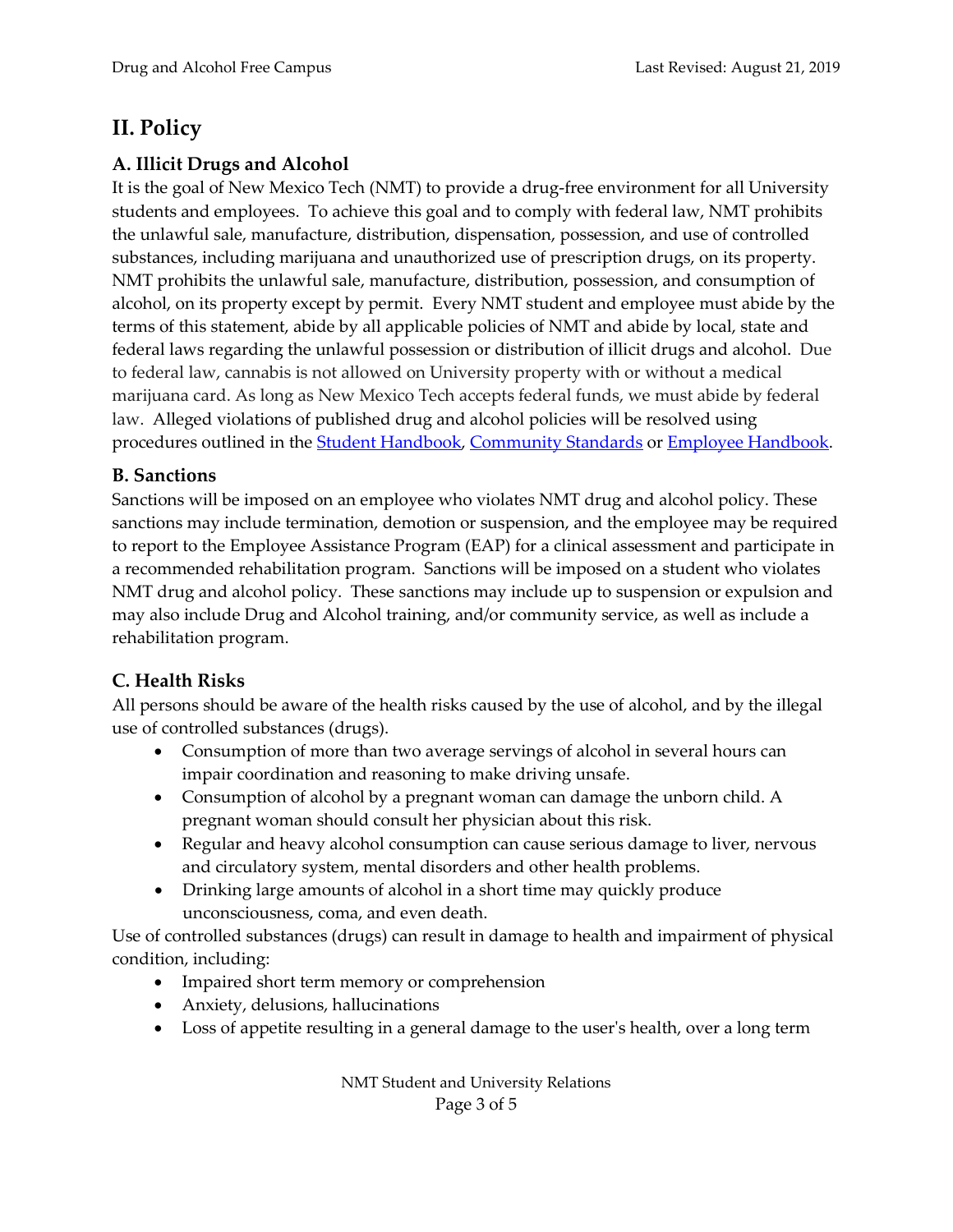- A drug-dependent newborn if the mother is a drug user during pregnancy. Pregnant women who use alcohol, drugs, or who smoke should consult their physicians
- AIDS, as a result of "needle-sharing" among drug users
- Death from overdose

The health risks associated with drugs or excessive use of alcohol are many and are different for different drugs, but all nonprescription use of drugs and excessive use of alcohol endanger your health. There are no good reasons for using a drug not prescribed by your doctor or drinking to excess.

## **D. Medical Amnesty**

*Medical amnesty* shall mean that a student is not subject to Student Code of Conduct disciplinary sanctions for unauthorized possession and consumption of drugs and alcohol if the student contacts a 911 operator to report that the student or another student is in need of medical assistance for an immediate health or safety concern. To be eligible for medical amnesty, the student who initiates contact must be the first person to make such a report, must provide a name and contact information, must remain on the scene until assistance arrives, and must cooperate with the authorities at the scene. The student who receives medical assistance and up to two students acting in concert with the student initiating contact with a 911 operator may also be immune from disciplinary sanctions as stated above. Campus law enforcement supports the efforts to seek emergency medical assistance and will many times overlook the age of the reporter and the individual needing the assistance. New [Mexico Controlled Substance Act](https://www.nmlegis.gov/sessions/07%20Regular/final/SB0200.pdf) (911 Good Samaritan [Stat. Ann. § 30-31-27.1 {2007} Effective Date: June 15, 2007]) also states "a person who, in good faith, seeks medical assistance for someone experiencing a drug-related overdose or a person who experiences a drug-related overdose and is in need of medical assistance shall not be charged or prosecuted for possession of a controlled substance… if the evidence for the charge of possession of a controlled substance was gained as a result of the seeking of medical assistance." However, students should understand that any violation of state or federal criminal law involving the use or possession of drugs or alcohol may result in prosecution, and New Mexico Tech cannot grant amnesty from proceedings in the criminal justice system.

#### **E. Resources**

*For Employees*

Employee Assistance Program (EAP) [www.corporatehealthresources.com](http://www.corporatehealthresources.com/) (800)348-3232

> NMT Student and University Relations Page 4 of 5